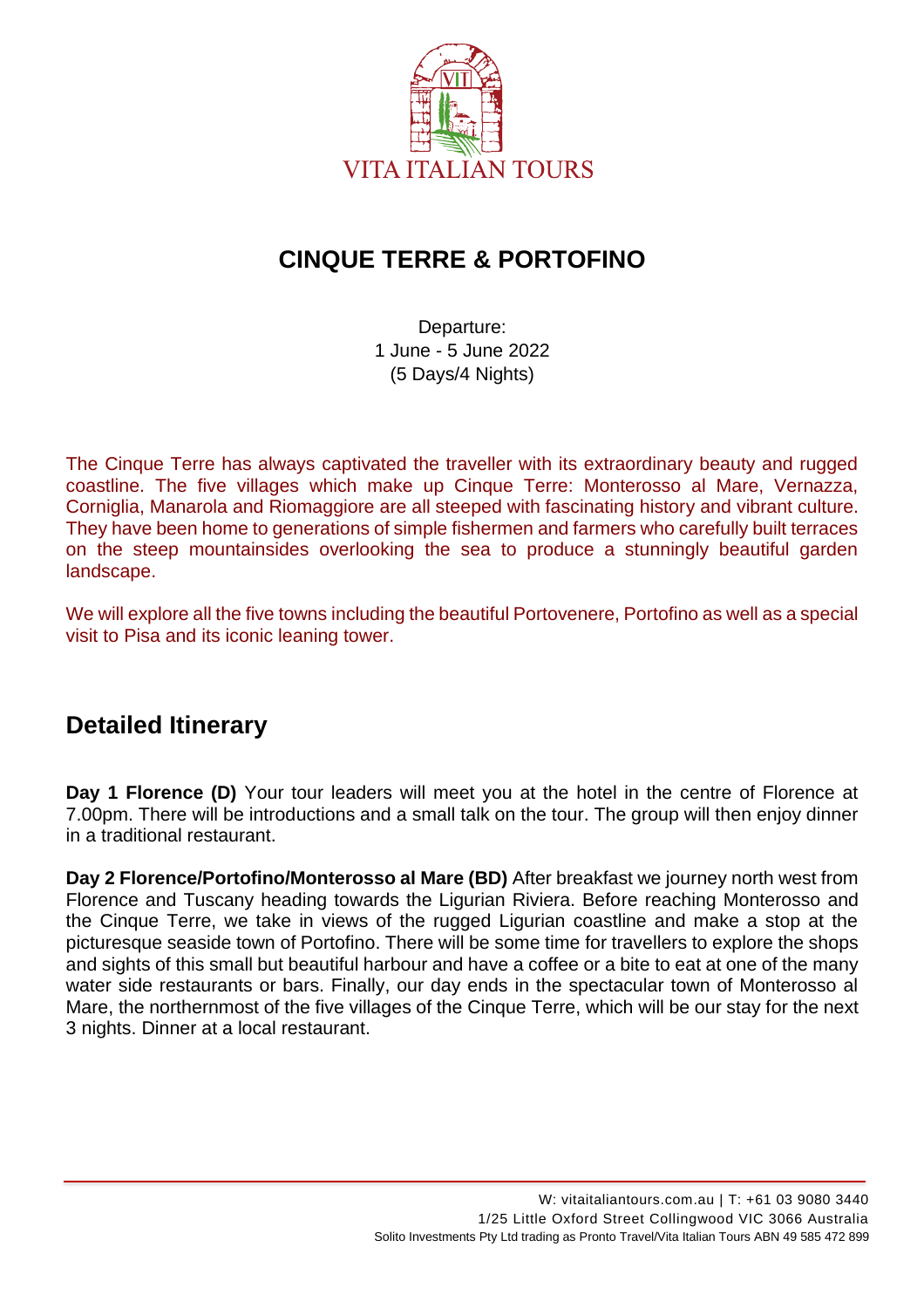**Day 3 Cinque Terre (BD)** Today we explore the entire coast of the Cinque Terre by catching the local train from Monterosso to the first of the five towns Riomaggiore. From there we will walk leisurely along the famous *Sentiero dell' Amore* (Lover's Walk) to the village of Manarola where there will be time for you to stop and grab some lunch or coffee. We will also visit the quaint villages of Corniglia and Vernazza before returning to Monterosso for dinner.

**Day 4 Monterosso/Portovenere (BD)**After breakfast we will catch a ferry from Monterosso to the beautiful seaside town of Portovenere and its tranquil waters of the Golfo dei Poeti. Upon our return in the afternoon the group will have the opportunity to independently explore further any of the towns along the coast. Otherwise, there will be free time to wander through the many local specialty boutiques in Monterosso before our final dinner in a local restaurant.

**Day 5 Monterosso/Pisa/Florence (B)** We leave the Cinque Terre for Florence. On the way we make a special stop to one of Italy's most famous landmarks: The Leaning Tower of Pisa which is one of several architecturally important structures in the Piazza dei Miracoli. The Leaning Tower is the campanile, or bell tower, of the Cathedral. It is famous for its noticeable lean which has recently had a lot of work done to stop it from falling to the ground. We make our way back to Florence and should arrive in the city by mid-afternoon. The tour ends in Florence.

### **Items included in the Tour**

- All land travel in air-conditioned mini buses.
- All train/ferry travel in Cinque Terre.
- Accommodation for 4 nights in 3 & 4 Star hotels in Florence/Monterosso al Mare.
- 4 breakfasts.
- 4 dinners (Meals include dinners in traditional local restaurants as detailed in the itinerary).
- Regional wines and mineral water served with meals.
- Admission to all galleries, museums and historical sites included in the itinerary.
- Personally guided tours to all towns mentioned in the itinerary.
- Services of the tour leaders throughout the tour.

#### **Items not included**

- Airfares.
- Travel insurance (it is compulsory for every traveller to have taken out a travel insurance policy in order to partake on a Vita Italian Tours). If you require, we can assist in organising a policy for you.
- Admission fees to places other than those specifically itemised in the itinerary.
- Meals on tour except when specifically mentioned in the itinerary.
- Drinks outside normal mealtimes or additional wine and other drinks in restaurants such as Tea & Coffee.
- Personal transport costs, phone calls and other personal needs.
- Accommodation Tax.